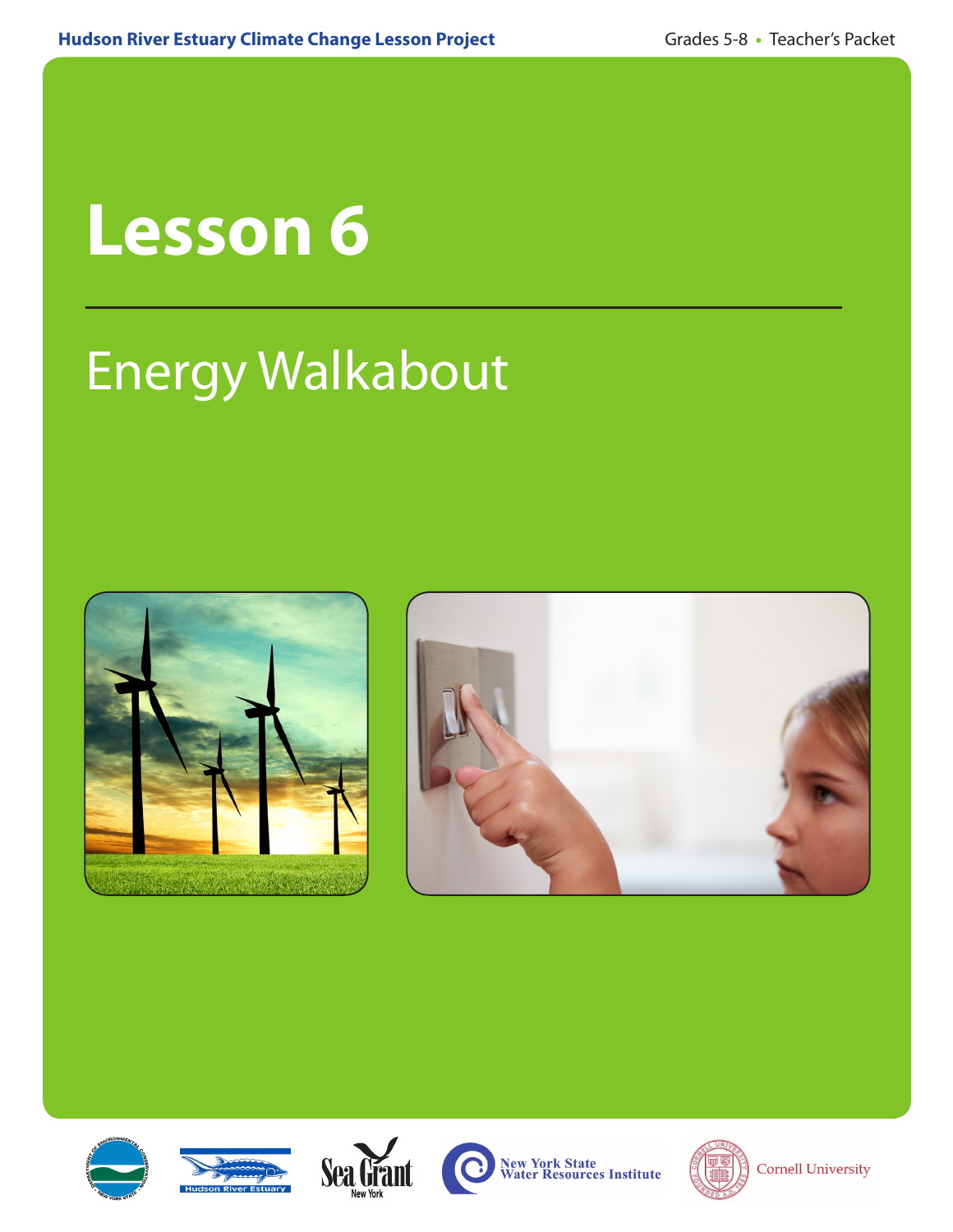# **Energy Walkabout**

### **NYS Intermediate Level Science**

#### **Standard 1: Analysis, Inquiry and Design/Scientific Inquiry**

- S2.3c Collect quantitative and qualitative data.
- S3.1 Design charts, tables, graphs, and other representations of observations in conventional and creative ways to help them address their research question or hypothesis.
- S3.2a Accurately describe the procedures used and the data gathered.
- S3.2c Evaluate the original hypothesis in light of the data.
- S3.2d Formulate and defend explanations and conclusions as they relate to scientific phenomena.
- S3.2h Use and interpret graphs and data tables.

#### **Standard 1: Analysis, Inquiry and Design/Engineering Design**

- T1.1a Identify a scientific or human need that is subject to a technological solution which applies scientific principles.
- T1.3a Generate ideas for alternative solutions.

#### **Standard 6: Interconnectedness**

5.2 Observe patterns of change in trends or cycles and make predictions on what might happen in the future.

#### **Standard 7: Interdisciplinary Problem Solving**

- 1.1 Analyze science/technology/society problems and issues at the local level and plan and carry out a remedial course of action.
- 1.3 Design solutions to real-world problems of general social interest related to home, school, or community using scientific experimentation to inform the solution and applying mathematical concepts and reasoning to assist in developing a solution.

#### **Standard 4: The Living Environment**

7.2d Since the Industrial Revolution, human activities have resulted in major pollution of air, water, and soil. Pollution has cumulative ecological effects such as acid rain, global warming, or ozone depletion. The survival of living things on our planet depends on the conservation and protection of Earth's resources.

#### **Standand 4: The Physical Setting**

- 4.1d Different forms of energy include heat, light, electrical, mechanical, sound, nuclear and chemical. Energy is transformed in many ways.
- 4.5b Energy can change from one form to another, although in the process some energy is always converted to heat. Some systems transform energy with less loss of heat than others.

# **Next Generation Science Standards**

#### **Science and Engineering Practices:**

- 4. Analyzing and interpreting data
- 6. Constructing explanations and designing solutions
- 7. Engaging in argument from evidence
- 8. Obtaining, evaluating, and communicating information









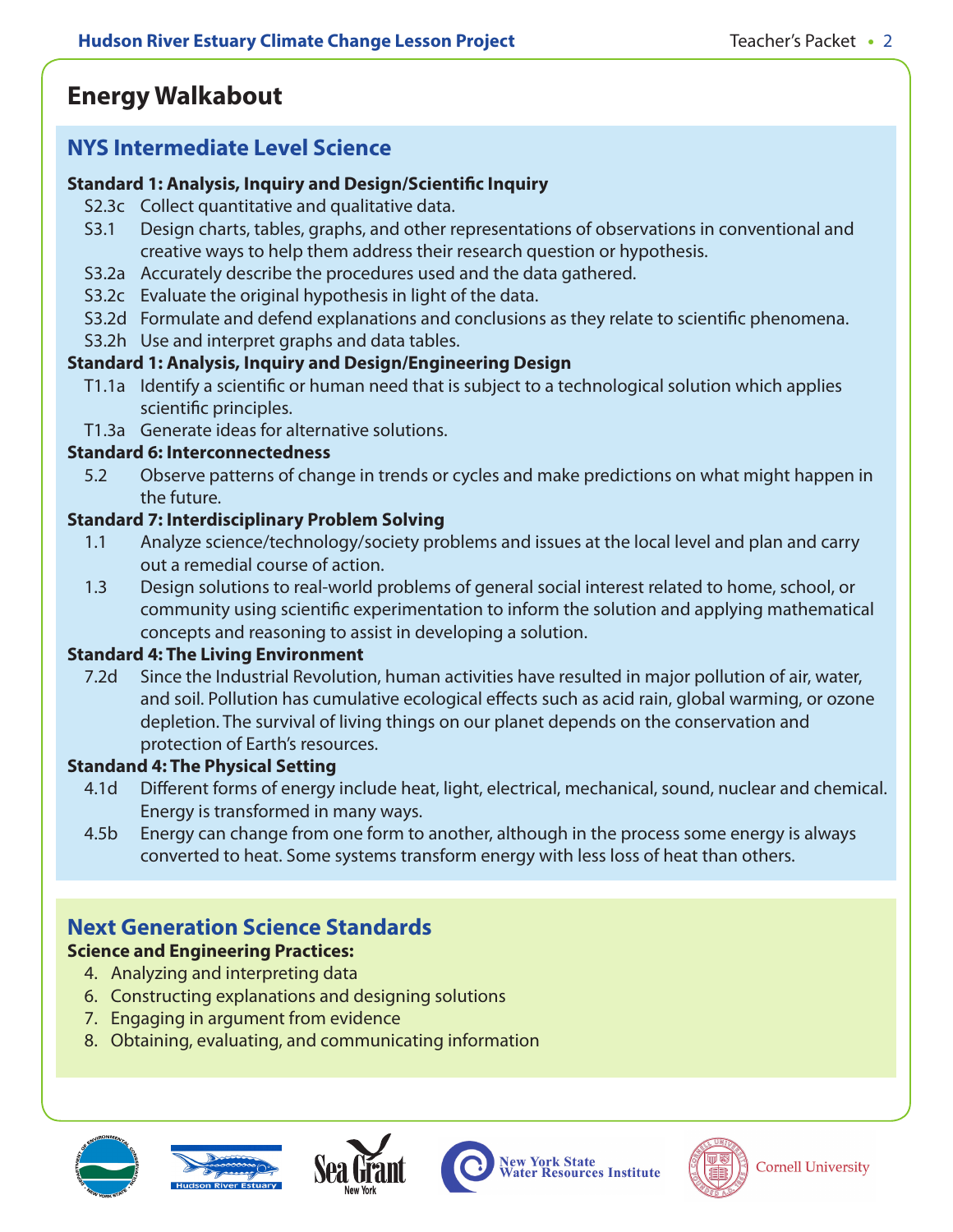#### **Grade 6**

- ESS3-3. Apply scientific principles to design a method for monitoring and minimizing a human impact on the environment.
- ESS3-5. Ask questions to clarify evidence of the factors that have caused the rise in global temperatures over the past century.
- ETS1-2. Evaluate competing design solutions using a systematic process to determine how well they meet the criteria and constraints of the problem.

#### **Grade 7**

- ESS3-2. Analyze and interpret data on natural hazards to forecast future catastrophic events and inform the development of technologies to mitigate their effects.
- ETS1-2. Evaluate competing design solutions using a systematic process to determine how well they meet the criteria and constraints of the problem.

#### **Grade 8**

ETS1-2. Evaluate competing design solutions using a systematic process to determine how well they meet the criteria and constraints of the problem.

# **Common Core State Standards**

#### **ELA in the Content Areas - Grades 6-8**

CCSS.ELA-Literacy.RST.6-8.7

Integrate quantitative or technical information expressed in words in a text with a version of that information expressed visually (e.g., in a flowchart, diagram, model, graph, or table).

CCSS.ELA-Literacy.RST.6-8.8

Distinguish among facts, reasoned judgment based on research findings, and speculation in a text. CCSS.ELA-Literacy.RST.6-8.9

Compare and contrast the information gained from experiments, simulations, video, or multimedia sources with that gained from reading a text on the same topic.

CCSS.ELA-Literacy.WHST.6-8.1a

Introduce claim(s) about a topic or issue, acknowledge and distinguish the claim(s) from alternate or opposing claims, and organize the reasons and evidence logically.

#### CCSS.ELA-Literacy.WHST.6-8.1b

Support claim(s) with logical reasoning and relevant, accurate data and evidence that demonstrate an understanding of the topic or text, using credible sources.

CCSS.ELA-Literacy.WHST.6-8.2b

Develop the topic with relevant, well-chosen facts, definitions, concrete details, quotations, or other information and examples.

CCSS.ELA-Literacy.WHST.6-8.2d

Use precise language and domain-specific vocabulary to inform about or explain the topic.

CCSS.ELA-Literacy.WHST.6-8.8

Gather relevant information from multiple print and digital sources, using search terms effectively; assess the credibility and accuracy of each source; and quote or paraphrase the data and conclusions of others while avoiding plagiarism and following a standard format for citation.

#### **Common Core State Standards - Mathematics**

# **Standards for Mathematical Practice**

CCSS.Math.Practice.MP2 Reason abstractly and quantitatively.

CCSS.Math.Practice.MP4 Model with mathematics.









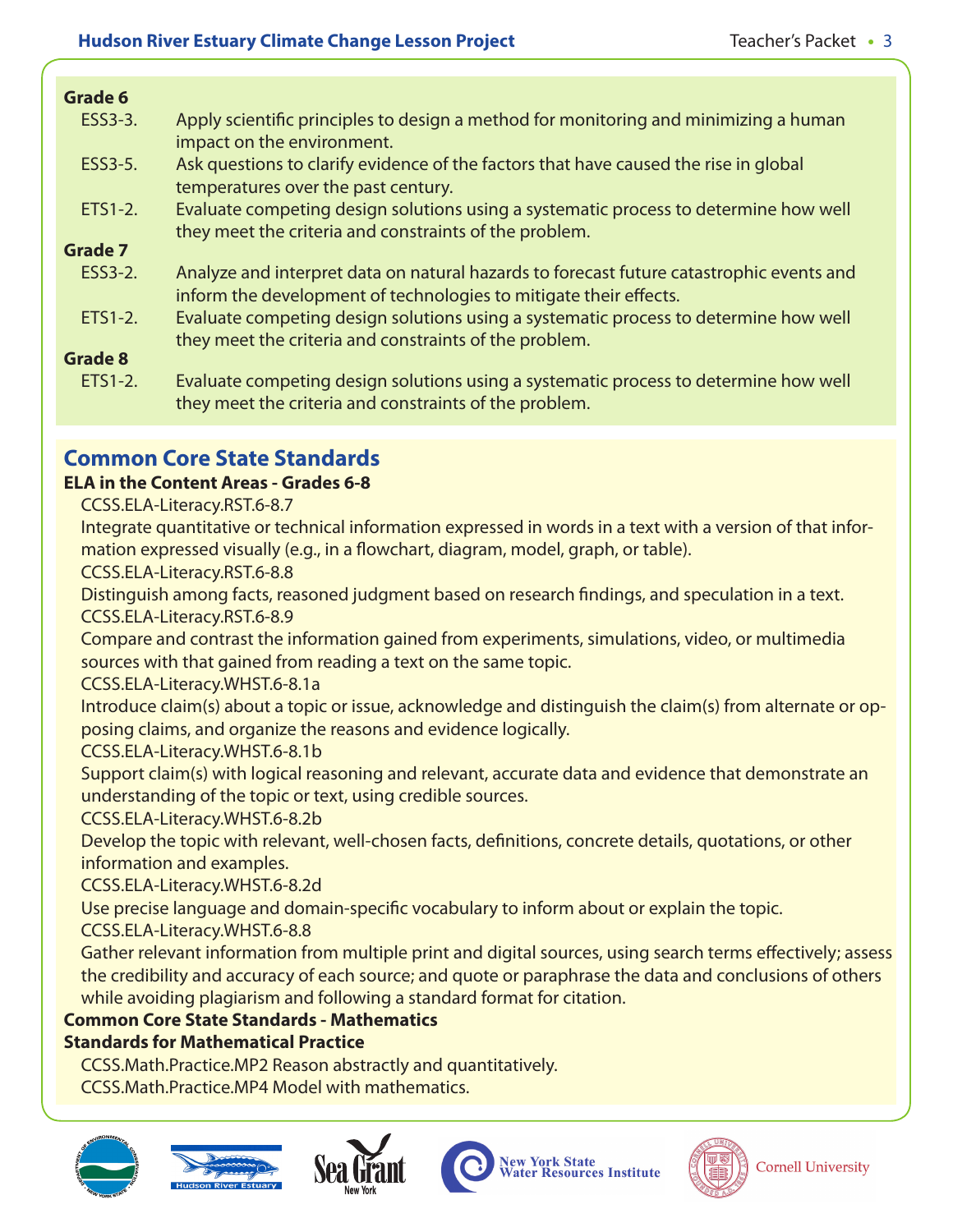# Energy Walkabout

*This lesson is modified from educational materials produced by U.S. Department of Energy's Office of Energy Efficiency and Renewable Energy: http://www1.eere.energy.gov/education/pdfs/efficiency\_energyauditchecklist.pdf*

## **Introduction**

Learning about climate change can often be overwhelming and discouraging to students. One way to mitigate these feelings is to identify ways that they can personally make changes that relate to climate through energy use.

In this activity, students will apply the energy conservation measures to perform an energy audit of the school building using a data table that they create. Photos of energy behaviors—good, bad, and ugly— and survey results can be used in educational posters and presentations to students and faculty on why we need to work on energy conservation and how easy it can be to save energy by simply keeping doors and windows closed, shutting things off when they are not in use, etc. Discuss this activity with your colleagues and let them know that your students will be visiting their classrooms. Consider inviting the custodian into your class following the students' audit to discuss overall building energy use concerns, e.g., the boiler, timers on lights and heat, etc.

This lesson is best implemented following a lesson on types of energy (i.e., electrical, chemical), energy transfer, and efficiency. Additionally, it is recommended that students have some background in climate change and how fossil fuel use is contributing to the problem in order for them to understand how energy decisions are related to the issue.

#### **Additional Resources:**

http://www.eia.gov/kids/energy.cfm?page=3 http://www.energystar.gov/index.cfm?c=kids.kids\_index\_ http://www.consumerenergycenter.org/tips/schools.html http://www.fi.edu/PECO/saving-guide-family.pdf http://usgovinfo.about.com/library/weekly/blearthday2002.htm

Time Estimate: Approximately three 45-minute class periods.

# **Objectives**

Students will be able to

- create a template for assessing energy use in their school and home environments.
- perform an energy audit of their school and home environments.
- provide written recommendations for conserving energy based on findings from the energy audit.

# **Engage**

Ask students to create a list of all the ways they have used energy already today. If necessary, give them a few ideas to get started, e.g., charging a cell phone, listening to music, cooking breakfast, lighting, heating or air conditioning, etc.









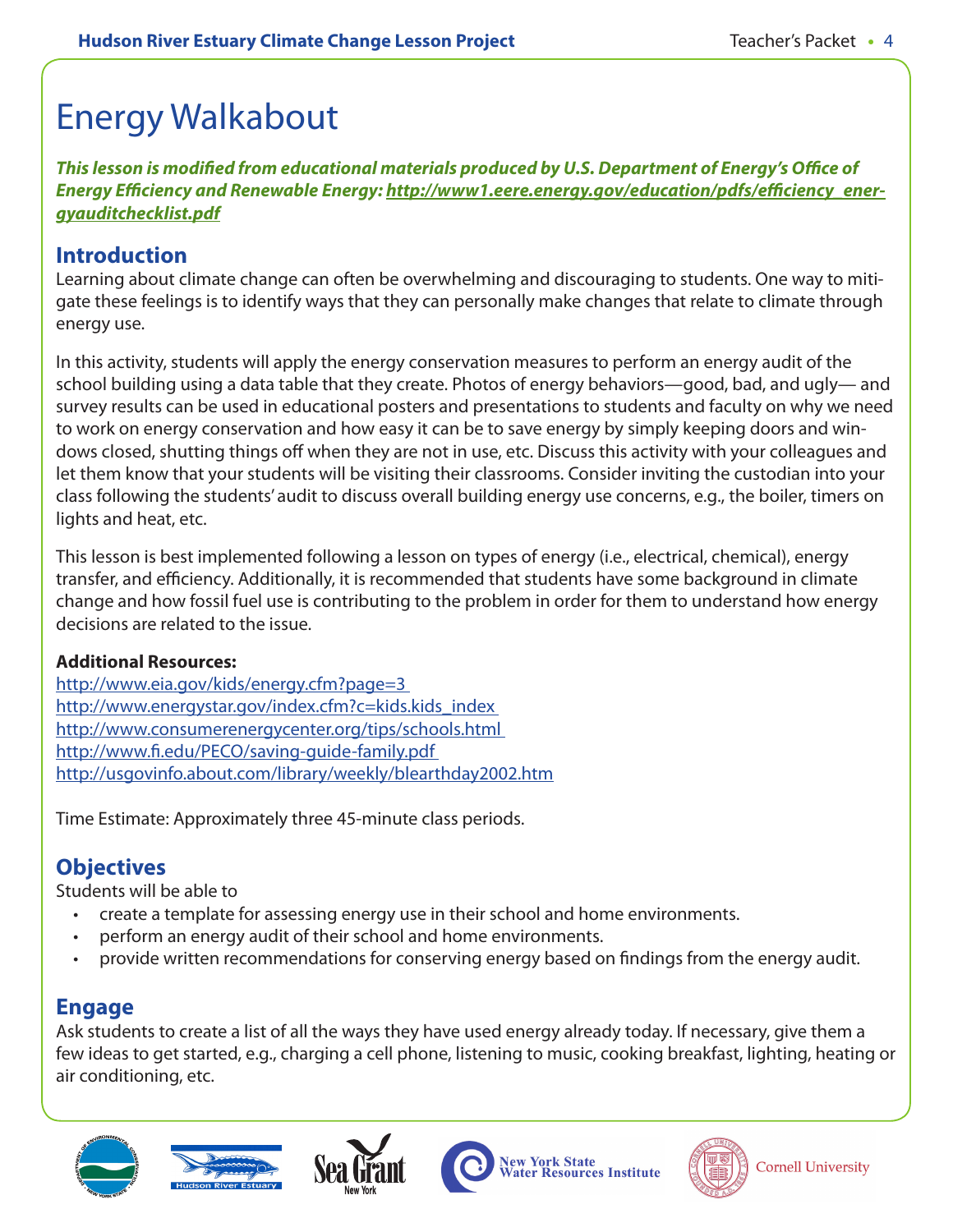Discuss ways to conserve energy in everyday life. As a class, generate a list on the board. Examples might include:

- Unplugging chargers when not in use
- Turning off lights
- Closing windows when the heat is on
- Being sure windows and doors are sealed, not allowing a draft.
- Turning off computers at the end of the day

You may need to model some of the ideas, e.g., how to feel/assess whether a window or door is weathersealed.

# **Explore**

#### **Part I: Creating the Instrument**

Explain to students that they will be creating a data table that they will use to assess energy conservation at school and at home—an energy audit. If necessary, show them an example, such as the table below:

| <b>Room Number</b>                |  |  |
|-----------------------------------|--|--|
| Lights off when unoccupied        |  |  |
| Unnecessary electronics Unplugged |  |  |
| $\cdots$                          |  |  |
| <b>Comments</b>                   |  |  |
|                                   |  |  |

In small groups, have students create their own data table. Then, bring the whole class together to create a class table so that all groups are using the same instrument to assess energy conservation. There may be categories that require students to ask questions of faculty members, custodians, or other school personnel. For example: Are computers turned off at night?

Either create a table and make copies for the whole class, or have students copy it down.

#### **Part II: Assessing Energy Conservation**

Be sure that all students are clear on how to use the table. If possible, students can also use cell phone or other cameras to take pictures of energy wasting during their audit.

Divide the school into sections based on the number of groups of students in your class. Send small groups of students to each section to perform the audit and take pictures. Give a set amount of time to do this, e.g., 20 minutes.









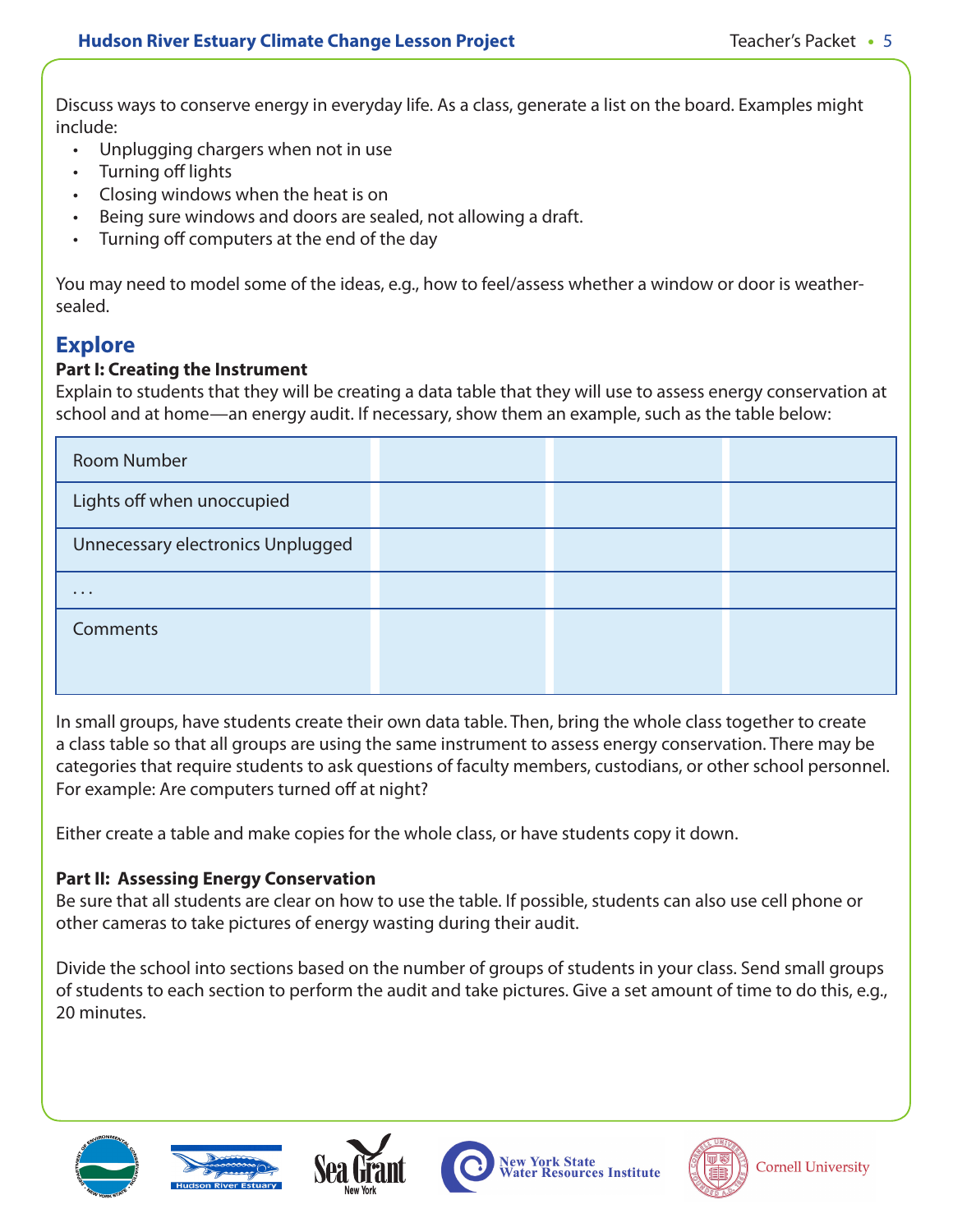# **Explain**

Students should share their findings with the class. Groups should add other students' findings to their table. If possible, the building custodian should visit your class to discuss overall building energy concerns, e.g., whether timers are used, how the heat is set, etc.

Based on the findings, students should answer the following questions:

- What are the most common energy-wasting problems identified? How common are these problems?
- What are some recommendations for saving energy that you would make based on these findings?

Support your recommendations with evidence.

Have students share their recommendations with the class. Compile a list in which the class prioritizes these recommendations based on importance, feasibility, and how much energy they would save. Consider presenting the list to the principal.

### **Elaborate**

Ask students how they would modify their data table for use at home. Invite each student to go home and complete the same assignment, including identifying the most common energy-wasting problems and making recommendations.

In addition, either in class or at home, students should conduct background research using outside websites, books, or their textbook to answer the following:

- Why is conserving energy important?
- Why are our findings about energy conservation in our homes and school important?
- What suggestions can you make for improvement? Why?

# **Evaluate**

For homework, have students complete the following writing assignment:

- Pretend you are explaining to a third grader about energy conservation and some ways that they can better conserve energy. In an essay, poster, PowerPoint presentation, or other method, explain to these third graders:
	- Some things that they use energy for at home and at school.
	- Some ways that they can conserve energy and why this is important.
- Be sure to support your statements with:
	- Evidence from your energy audit (home, school, or both).
	- Facts from your background research.
	- Pictures or graphics that engage your readers.









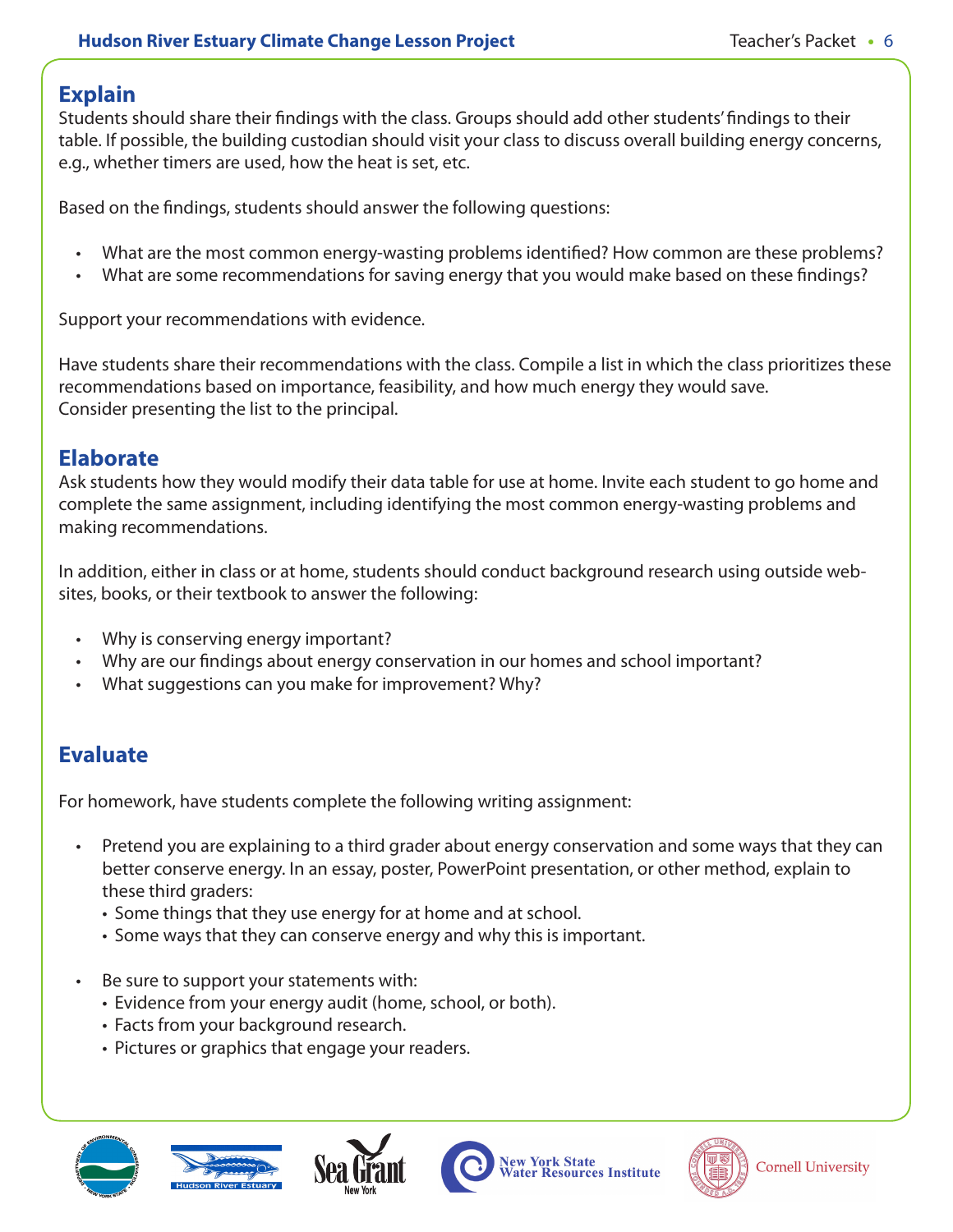# **Evaluate Rubric**

| <b>Criterion/Score</b>                          | $\overline{\mathbf{3}}$                                                                   | 2                                                                                     | 1                                                                                         |
|-------------------------------------------------|-------------------------------------------------------------------------------------------|---------------------------------------------------------------------------------------|-------------------------------------------------------------------------------------------|
| Identification of<br>Energy-using items         | Clearly identifies five<br>or more household<br>(or school) items<br>that require energy  | Identifies three or<br>more household<br>(or school) items<br>that require energy     | Identifies one or<br>more household<br>or school) items<br>that require energy            |
| Identification of<br>ways to conserve<br>energy | Accurately identifies<br>three or more ways<br>to conserve energy                         | Accurately identifies<br>two or more ways<br>to conserve energy                       | Ways to conserve<br>energy are inaccurate<br>or only one way<br>is identified.            |
| Support from<br><b>Energy Audit</b>             | Clearly supports ideas<br>using specific findings<br>from the energy audit.               | Supports ideas by<br>referring to the<br>energy audit.                                | Does not support<br>ideas with energy<br>audit findings                                   |
| <b>Facts from</b><br>background research        | Clearly supports ideas<br>using relevant facts from<br>the background research            | Supports ideas with<br>background research                                            | Background research<br>ideas may include<br>facts and opinions,<br>or support is unclear. |
| Includes graphics                               | Well-selected graphics<br>clearly communicate<br>information about<br>energy conservation | Graphics are relevant,<br>but do not lead to<br>clearer understanding<br>of the topic | Graphics are<br>irrelevant to the topic<br>or inappropriate                               |





.